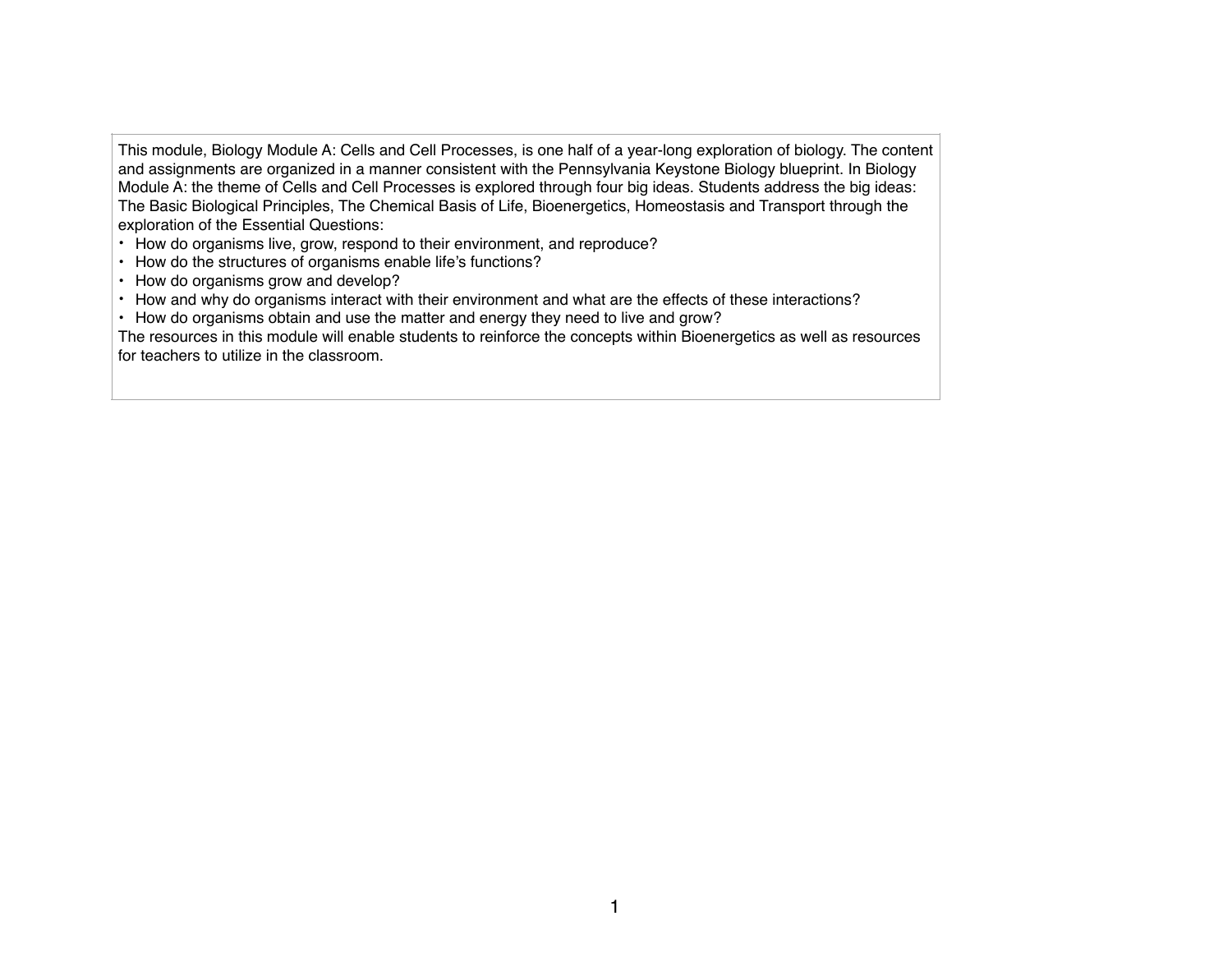## BIO A: BIOENERGETICS

| <b>Module Title</b>                                               | <b>Message</b>                                                                                                                                                                                                                                                                                                                                                                                                                                                                                                                                                                                       | <b>Assignment /</b><br><b>Call to Action</b>                                                               | <b>Content</b><br><b>Directions</b> | <b>Resource / URL</b>                                                                              | Info about the<br><b>URL (published)</b><br>on the "i"<br>button of a<br>resource/url) | <b>Notes</b> |  |
|-------------------------------------------------------------------|------------------------------------------------------------------------------------------------------------------------------------------------------------------------------------------------------------------------------------------------------------------------------------------------------------------------------------------------------------------------------------------------------------------------------------------------------------------------------------------------------------------------------------------------------------------------------------------------------|------------------------------------------------------------------------------------------------------------|-------------------------------------|----------------------------------------------------------------------------------------------------|----------------------------------------------------------------------------------------|--------------|--|
| BIO A:<br><b>BIOENERGETICS</b>                                    | Students investigate how sustenance of life requires substantial energy and matter inputs. The complex structural organization of<br>organisms accommodates the capture, transformation, transport, release, and elimination of the matter and energy needed to<br>sustain them. Chemical elements are recombined in different ways to form different products. The result of these chemical<br>reactions is that energy is transferred from one system of interacting molecules to another. In most cases, the energy needed for<br>life is ultimately derived from the sun through photosynthesis. |                                                                                                            |                                     |                                                                                                    |                                                                                        |              |  |
|                                                                   |                                                                                                                                                                                                                                                                                                                                                                                                                                                                                                                                                                                                      |                                                                                                            |                                     |                                                                                                    |                                                                                        |              |  |
| Section 1: Cell<br>Structures Involved<br>in Processing<br>Energy |                                                                                                                                                                                                                                                                                                                                                                                                                                                                                                                                                                                                      | Students will examine the roles of cell organelles in energy transformations. 3.1.B.A2, 3.1.B.A5, 3.1.C.A1 |                                     |                                                                                                    |                                                                                        |              |  |
|                                                                   |                                                                                                                                                                                                                                                                                                                                                                                                                                                                                                                                                                                                      | READ text on cell<br>organelles (Chapter<br>3 section 2).                                                  |                                     | https://<br>itunes.apple.com/<br>us/book/ck-12-<br>biology-interactive/<br>id574071922?<br>$mt=13$ |                                                                                        |              |  |
|                                                                   |                                                                                                                                                                                                                                                                                                                                                                                                                                                                                                                                                                                                      | WATCH video on<br>Mitochondria                                                                             |                                     | https://<br>www.youtube.com/<br>watch?<br>v=z1kQuwwXmao                                            |                                                                                        |              |  |
|                                                                   |                                                                                                                                                                                                                                                                                                                                                                                                                                                                                                                                                                                                      | WATCH video on<br>Structure of<br>Mitochondria                                                             |                                     | http://<br>www.sophia.org/<br>tutorials/<br>mitochondria--5                                        |                                                                                        |              |  |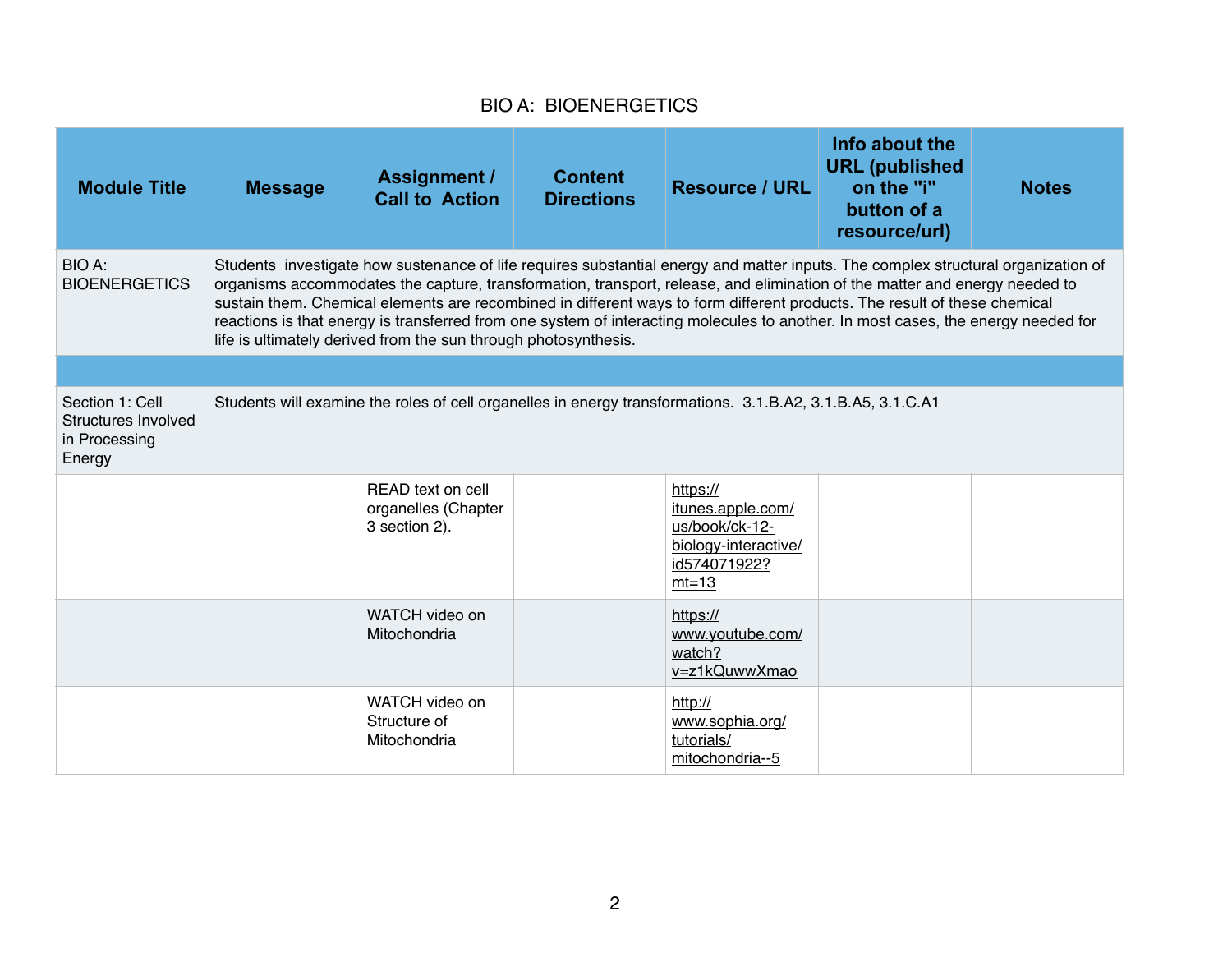|                                                     | <b>DRAW</b><br>Mitochondria and<br>Chloroplast using<br><b>Educreation App</b><br>and label their<br>parts.                                                                                                  | https://<br>itunes.apple.com/<br>us/app/<br>educreations-<br>interactive-<br>whiteboard/<br>id478617061?mt=8        |                                                       |  |
|-----------------------------------------------------|--------------------------------------------------------------------------------------------------------------------------------------------------------------------------------------------------------------|---------------------------------------------------------------------------------------------------------------------|-------------------------------------------------------|--|
|                                                     | WATCH this video<br>to introduce<br>chloroplasts and<br>photosynthesis.                                                                                                                                      | http://<br>www.youtube.com/<br>watch?<br>v=nwxsJTc8Zt4&ed<br>ufilter=okMglJJx4Lq<br>GIJwfRqmGyQ&saf<br>$e = active$ |                                                       |  |
|                                                     |                                                                                                                                                                                                              |                                                                                                                     |                                                       |  |
| Section 2: Energy<br>Transformations in<br>the Cell | Students compare the basic transformation of energy during photosynthesis and cellular respiration such as the role of ATP in<br>biochemical reactions. SAS Standards 3.1.B.A2, 3.1.B.A5, 3.1.C.A1, 4.1.10.C |                                                                                                                     |                                                       |  |
|                                                     | <b>WACTH</b> video<br>explaining how cells<br>obtain energy                                                                                                                                                  | https://<br>www.youtube.com/<br>watch?<br>$v = i8c5JcnFaJ0$                                                         |                                                       |  |
|                                                     | <b>WATCH video</b><br>showing the<br>purpose of energy<br>transformations                                                                                                                                    | https://<br>www.youtube.com/<br>watch?v=aA8d-<br>tt6dll                                                             |                                                       |  |
|                                                     | ANALYZE your<br>knowledge about<br>energy<br>transformations to<br>answer the<br>following questions                                                                                                         | https://<br>drive.google.com/<br>open?<br>id=0B99Um mvTW<br>dGV0ZMTXJ4aF9k<br>eWM                                   | WORD DOC -<br><b>Energy Stored</b><br>Mechanisms.docx |  |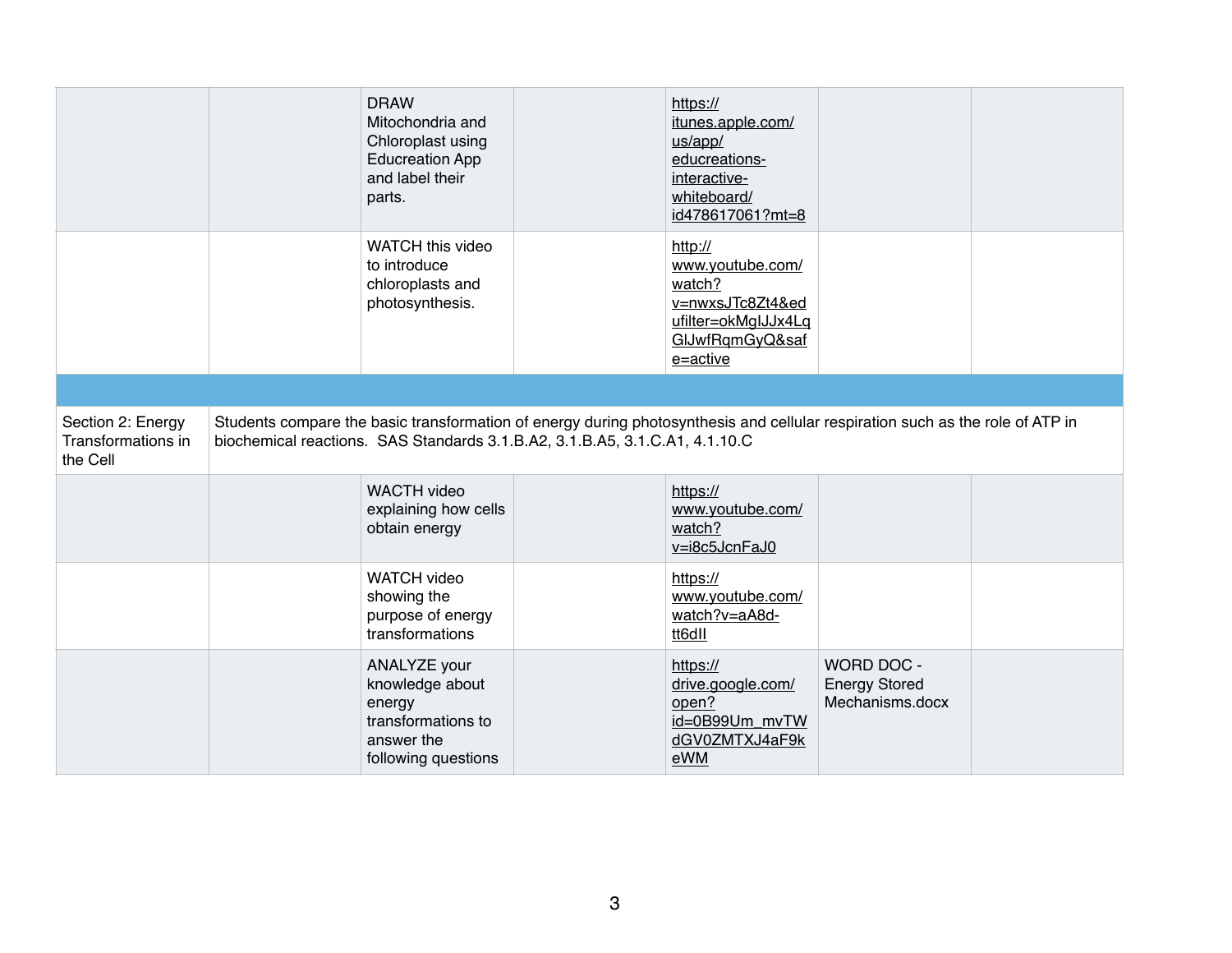|                |                                                                         | Compare and<br><b>CONTRAST</b> energy<br>transformations                                                                         | https://<br>drive.google.com/<br>open?<br>id=0B99Um_mvTW<br>dGaUZ1aVhJMUV<br><b>RRnc</b>           | WORD DOC -<br>Chloroplasts and<br>Mitochondria |  |
|----------------|-------------------------------------------------------------------------|----------------------------------------------------------------------------------------------------------------------------------|----------------------------------------------------------------------------------------------------|------------------------------------------------|--|
|                |                                                                         | <b>COMPLETE</b><br>worksheet on<br>energy<br>transformations.                                                                    | https://<br>drive.google.com/<br>open?<br>id=0B99Um mvTW<br>dGVzNiV2czeE9W<br><b>WWs</b>           | WORD DOC -<br>Photosynthesis<br>Worksheet      |  |
|                |                                                                         |                                                                                                                                  |                                                                                                    |                                                |  |
| Section 3: ATP | in biochemical reactions. SAS Standards<br>3.1.B.A2, 3.1.C.A1, 3.1.C.A2 | Students identify and describe how organisms obtain and transform energy for their life processes which includes the role of ATP |                                                                                                    |                                                |  |
|                |                                                                         | READ text on<br>energy<br>transformations<br>(Chapter 4, Section<br>$1$ ).                                                       | https://<br>itunes.apple.com/<br>us/book/ck-12-<br>biology-interactive/<br>id574071922?<br>$mt=13$ |                                                |  |
|                |                                                                         | <b>WATCH Khan</b><br>Academy video on<br>ATP.                                                                                    | https://<br>www.khanacademy.<br>org/science/biology/<br>cellular-respiration/<br>v/ATP             |                                                |  |
|                |                                                                         | <b>EXPLORE the APT</b><br>cycle with this<br>webquest.                                                                           | https://<br>drive.google.com/<br>open?<br>id=0B99Um mvTW<br>dGS3l6cnJVeGp3a<br>Wc                  | PDF - APT<br>Webquest                          |  |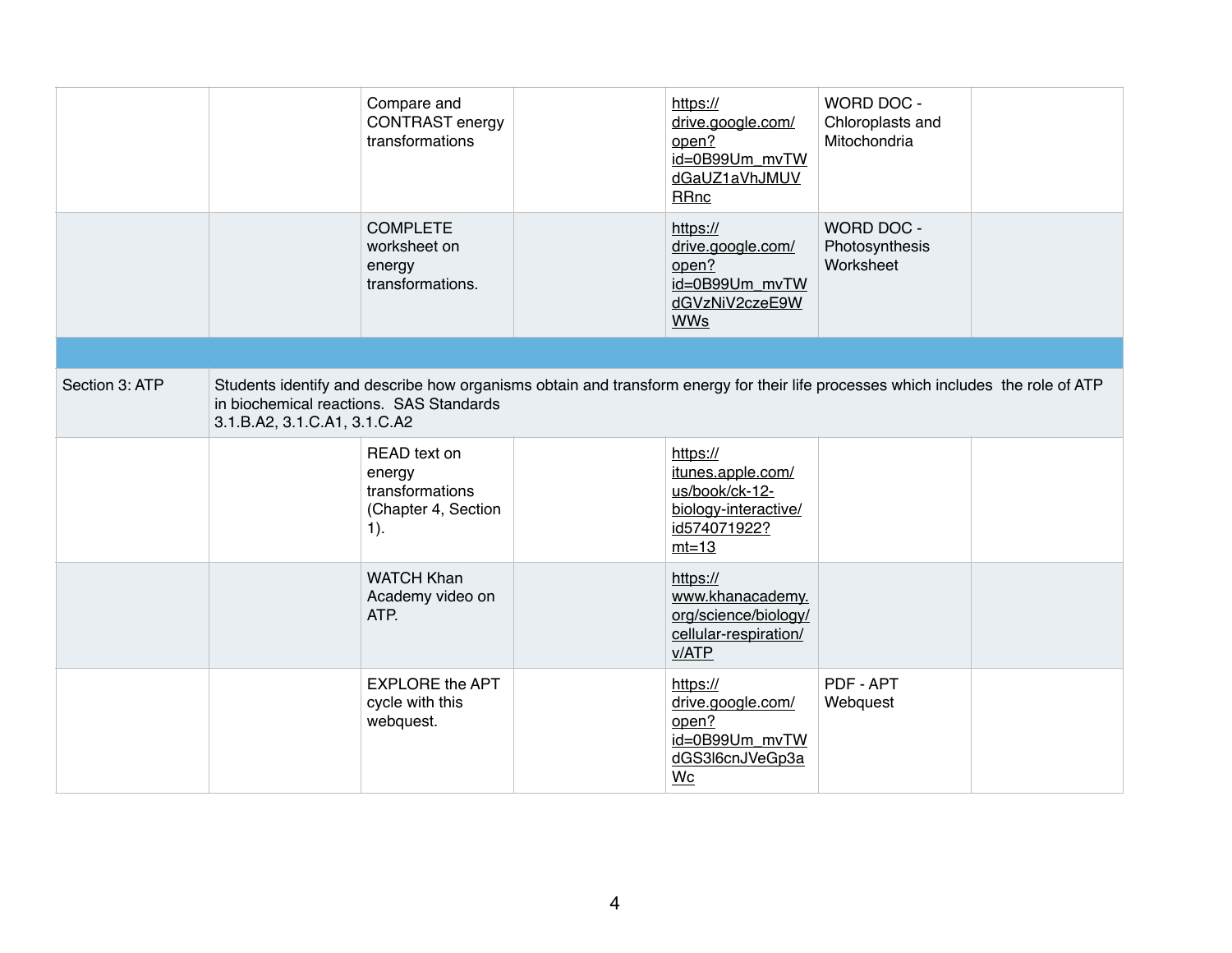|                              |                              | ANALYZE<br>information to<br>complete the true/<br>false quiz about<br>energy (pages<br>$129-131$                           | https://<br>itunes.apple.com/<br>us/book/ck-12-<br>biology-workbook/<br>id518270997?<br>$mt=11$                                                |  |
|------------------------------|------------------------------|-----------------------------------------------------------------------------------------------------------------------------|------------------------------------------------------------------------------------------------------------------------------------------------|--|
|                              |                              | <b>SYNTHESIZE</b><br>information to<br>complete the critical<br>writing activity<br>(page 144).                             | https://<br>itunes.apple.com/<br>us/book/ck-12-<br>biology-workbook/<br>id518270997?<br>$mt=11$                                                |  |
|                              |                              |                                                                                                                             |                                                                                                                                                |  |
| Section 4:<br>Photosynthesis | 3.1.B.A5, 3.1.C.A1, 4.1.10.C | Students compare the basic transformation of energy during photosynthesis and cellular respiration. SAS Standards 3.1.B.A2, |                                                                                                                                                |  |
|                              |                              | <b>WATCH this Khan</b><br>Academy video<br>lecture on<br>Photosynthesis.                                                    | https://<br>www.khanacademy.<br>org/science/biology/<br>photosynthesis/v/<br>photosynthesis                                                    |  |
|                              |                              | READ text about<br>the process of<br>photosynthesis<br>(Chapter 4, Section<br>2).                                           | https://<br>itunes.apple.com/<br>us/book/ck-12-<br>biology-interactive/<br>id574071922?<br>$mt=13$                                             |  |
|                              |                              | <b>INTERPRET</b><br>diagrams that<br>describe the<br>process of<br>photosynthesis.                                          | http://<br>www.tv411.org/<br>science/tv411-<br>whats-cooking/<br>photosynthesis-<br>science-lesson?<br>gclid=Cl_K0_oob0<br>CFQsSMwodwiwAf<br>Α |  |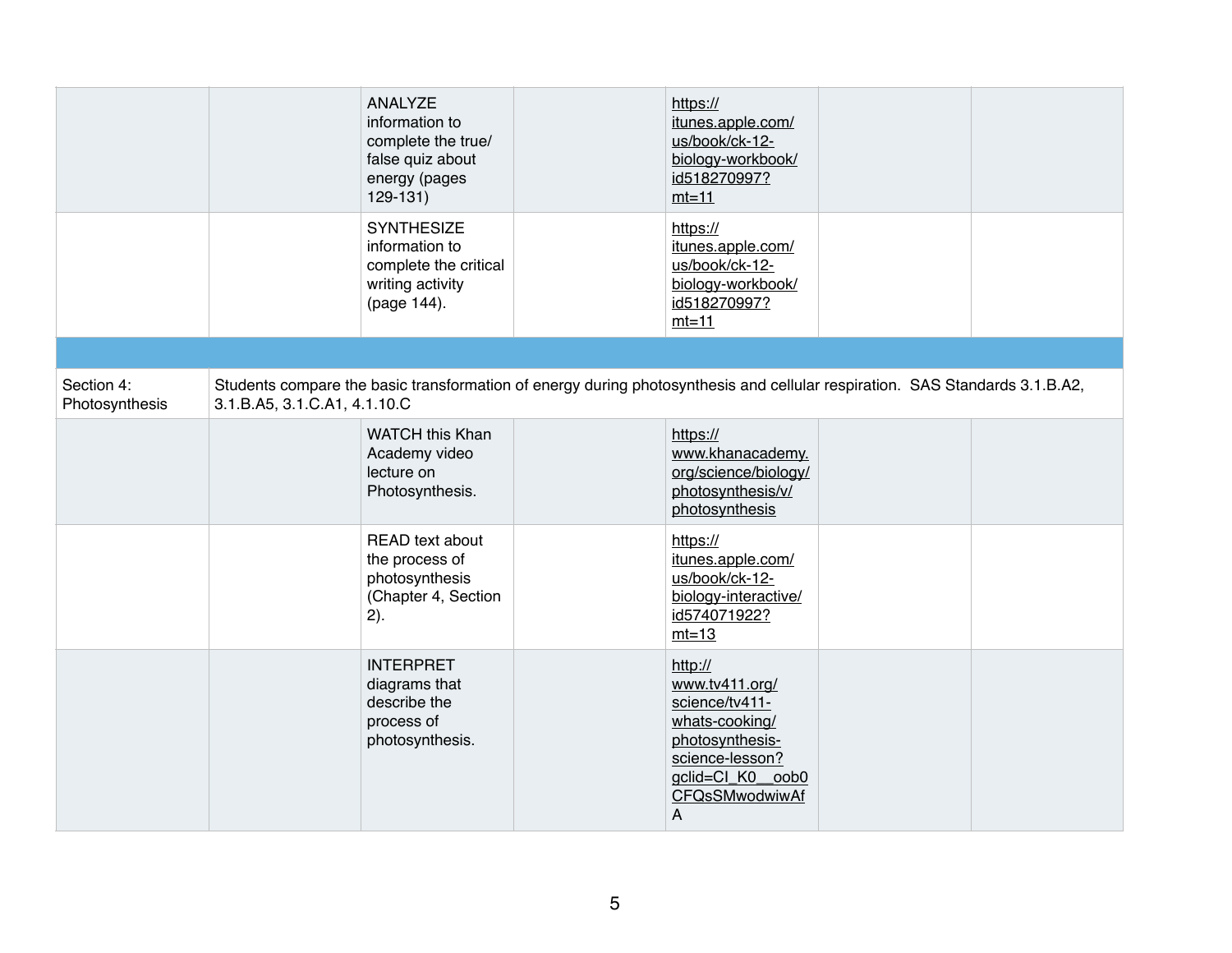|  | WATCH this video<br>about the parts of a<br>leaf involved in<br>photosynthesis.                        | The Fuse School<br>8-2 Structure of the<br>Leaf                                                       |                                                                                 |  |
|--|--------------------------------------------------------------------------------------------------------|-------------------------------------------------------------------------------------------------------|---------------------------------------------------------------------------------|--|
|  | <b>REVIEW</b> the parts<br>of a leaf and<br>mechanisms of<br>survival in different<br>climates.        | https://<br>drive.google.com/<br>file/d/<br>0B99Um mvTWdG<br>cXJYR0s5bUFBT2c   x<br>/view?usp=sharing | PDF - Microsoft<br>Word - Parts of a<br>Leaf and Types of<br>Photosynthesis.doc |  |
|  | <b>EXPLORE</b> the<br>basics of<br>Photosynthesis with<br>pbs and<br>"Illuminating<br>Photosynthesis". | https://<br>drive.google.com/<br>open?<br>id=0B99Um_mvTW<br>dGM3BSZDFGbW1<br>Yak0                     | PDF - Illuminating<br>Photosynthesis<br><b>REVISED</b>                          |  |
|  | <b>ANALYZE this</b><br>photosynthesis<br>case study.                                                   | https://<br>drive.google.com/<br>open?<br>id=0B99Um_mvTW<br>dGc0dVaVRCZ0Jk<br><b>VWs</b>              | PDF - Microsoft<br>Word                                                         |  |
|  | DESIGN a<br>ThingLink to<br>illustrate key facts<br>about the reactions<br>of photosynthesis.          | https://<br>itunes.apple.com/<br>us/app/thinglink/<br>id647304300?mt=8                                |                                                                                 |  |
|  | <b>COMPLETE</b><br>questions on<br>photosynthesis.                                                     | https://<br>drive.google.com/<br>open?<br>id=0B99Um mvTW<br>dGY2hFV0ZRRWV<br>ycVE                     | Word Doc -<br>handout_photosynt<br>hesis_worksheet                              |  |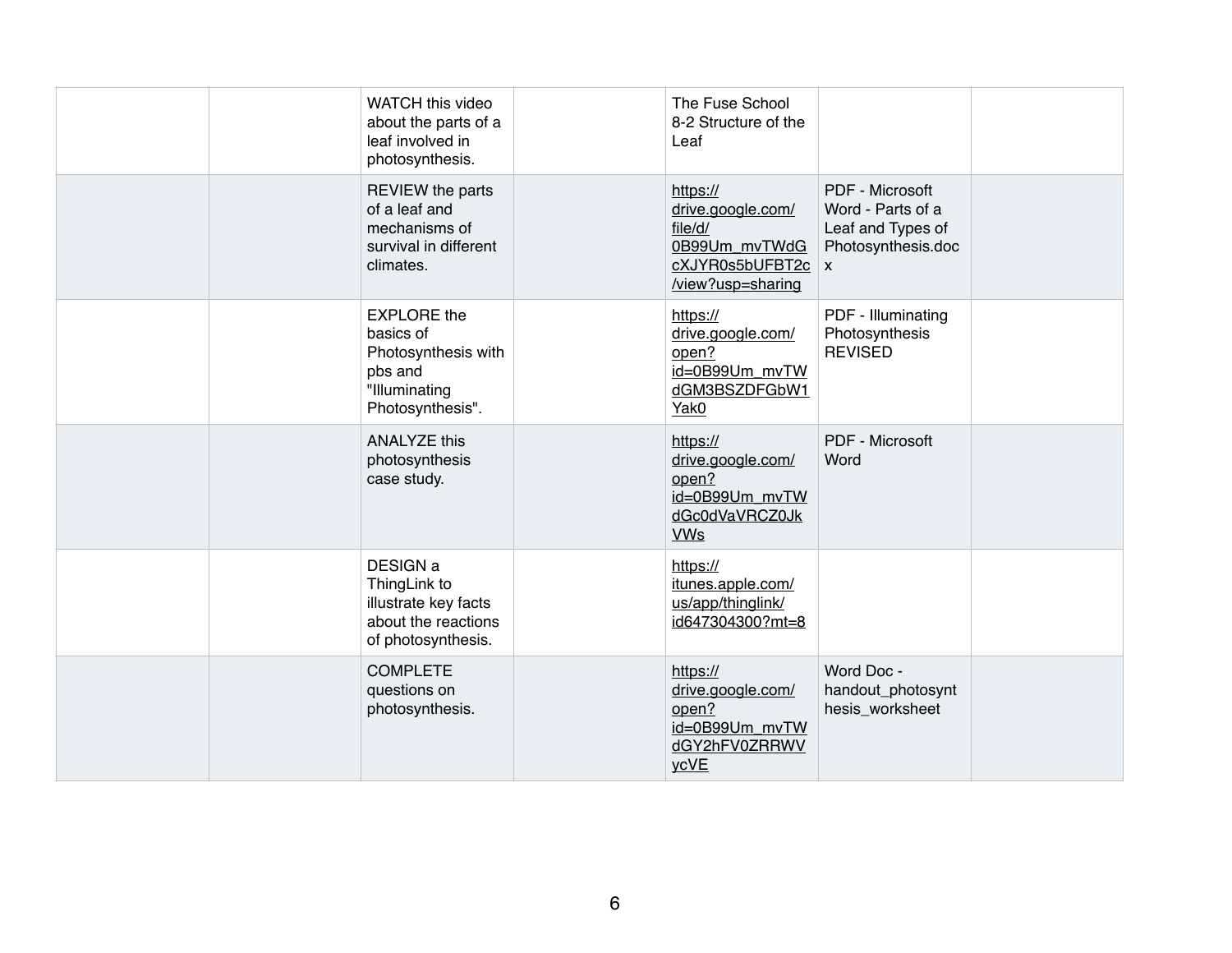|                                    |            | <b>PLAY Millionaire</b><br>Photosynthesis.                                                | https://<br>drive.google.com/<br>open?<br>id=0B99Um_mvTW<br>dGR1RwMkJaWEZ<br><b>TSVE</b> | PowerPoint -<br>MillionairPhotosynth<br>esis  |  |
|------------------------------------|------------|-------------------------------------------------------------------------------------------|------------------------------------------------------------------------------------------|-----------------------------------------------|--|
|                                    |            | WATCH movie clip<br>on Photosynthesis<br>and producers.                                   | Video -<br>photosynthesis                                                                |                                               |  |
|                                    |            | <b>REVIEW</b><br>photosynthesis in<br>this presentation.                                  | https://<br>drive.google.com/<br>open?<br>id=0B99Um_mvTW<br>dGdGpUSjNoX2p5c<br>jA        | PowerPoint -<br>chloroplasts_dia_inf<br>$0-1$ |  |
|                                    |            |                                                                                           |                                                                                          |                                               |  |
| Section 5: Cellular<br>Respiration | No Message |                                                                                           |                                                                                          |                                               |  |
|                                    |            |                                                                                           |                                                                                          |                                               |  |
|                                    |            | WATCH this video<br>to review<br>photosynthesis and<br>introduce cellular<br>respiration. | http://<br>www.bozemanscien<br>ce.com/013-<br>photosynthesis-<br>and-respiration         |                                               |  |
|                                    |            | WATCH this video<br>to describe the<br>main events of<br>cellular respiration.            | https://<br>www.youtube.com/<br>watch?<br>v=FHWbjnzfi_U                                  |                                               |  |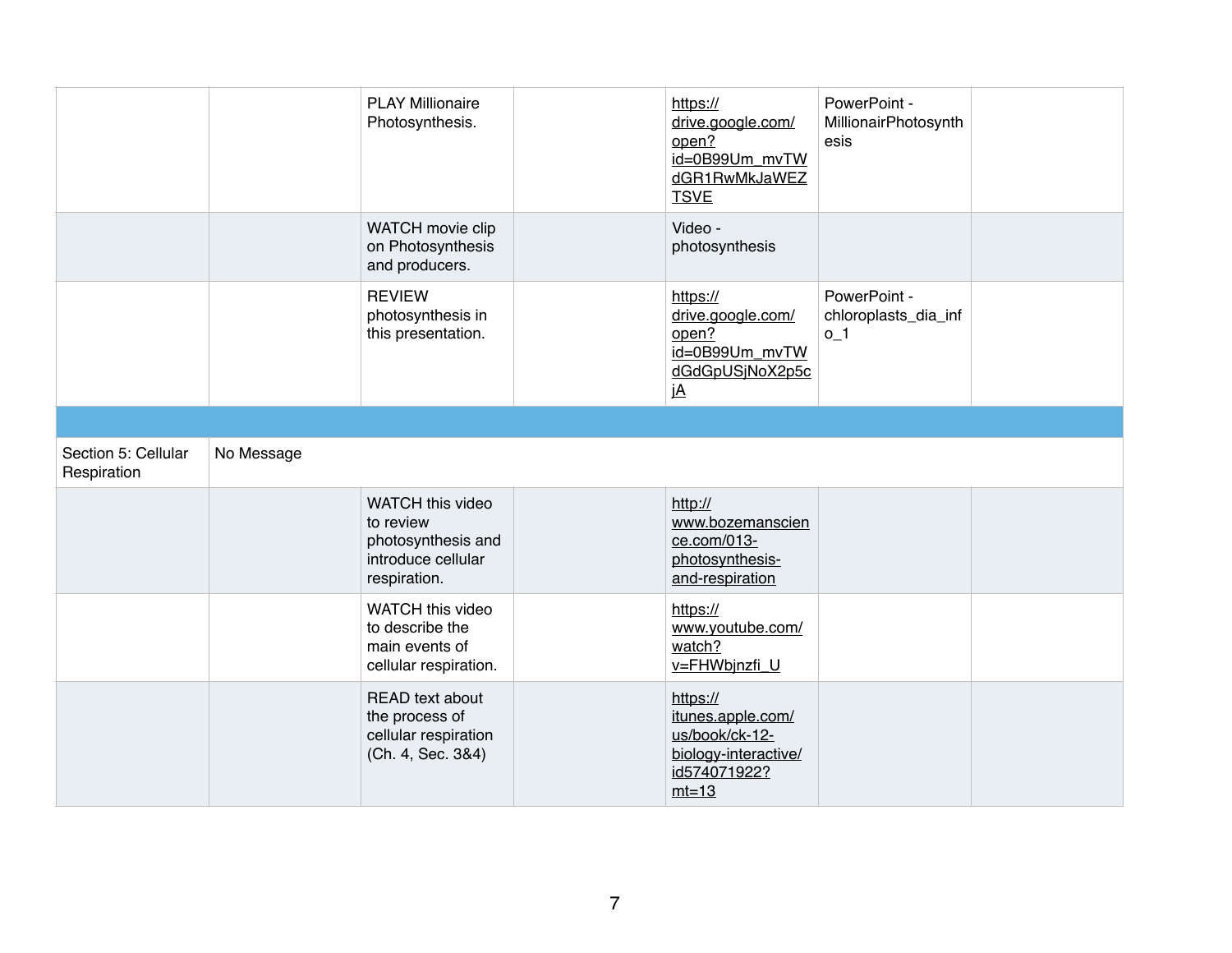|                                           |            | <b>FORMULATE</b><br>answers to the<br>cellular respiration<br>review questions.                  | https://<br>drive.google.com/<br>open?<br>id=0B99Um_mvTW<br>dGdTN3YVJLREw<br>wN1k               | PDF - Cellular<br><b>Respiration Review</b>                   |  |
|-------------------------------------------|------------|--------------------------------------------------------------------------------------------------|-------------------------------------------------------------------------------------------------|---------------------------------------------------------------|--|
|                                           |            | ANALYZE the<br>process of cellular<br>respiration to<br>complete this<br>writing assignment.     | https://<br>drive.google.com/<br>open?<br>id=0B99Um mvTW<br>dGdkRFckJ1cnJmT<br>$\underline{TO}$ | PDF - Cellular<br><b>Respiration Writing</b>                  |  |
|                                           |            |                                                                                                  |                                                                                                 |                                                               |  |
| Section 6: Review<br><b>Bioenergetics</b> | No Message |                                                                                                  |                                                                                                 |                                                               |  |
|                                           |            | <b>WATCH video</b><br>reviewing<br>Bioenergetics.                                                | Video - CRSD<br>Videocast<br>5.appleuniversal                                                   |                                                               |  |
|                                           |            | <b>COMPLETE</b><br>reviewing guide as<br>you WATCH video.                                        | https://<br>drive.google.com/<br>open?<br>id=0B99Um mvTW<br>dGQjMyQXg2V2JC<br>aEU               | Word - Topic 5<br><b>Viewing Guide</b>                        |  |
|                                           |            | <b>COMPARE</b> and<br><b>CONTRAST</b><br>photosynthesis and<br>cellular respiration.             | https://<br>drive.google.com/<br>open?<br>id=0B99Um_mvTW<br>dGSzk5U2swTXRO<br>Z0k               | PDF-<br>Photosynthesis<br>Versus Cellular<br>Respiration.docx |  |
|                                           |            | <b>SYNTHESIZE</b><br>information about<br>bioenergetics to<br>complete the<br>graphic organizer. | https://<br>drive.google.com/<br>open?<br>id=0B99Um_mvTW<br>dGVXU1ZDV4TVQ<br>4Ylk               | PDF-<br>Photosynthesis<br>Versus Cellular<br>Respiration.docx |  |